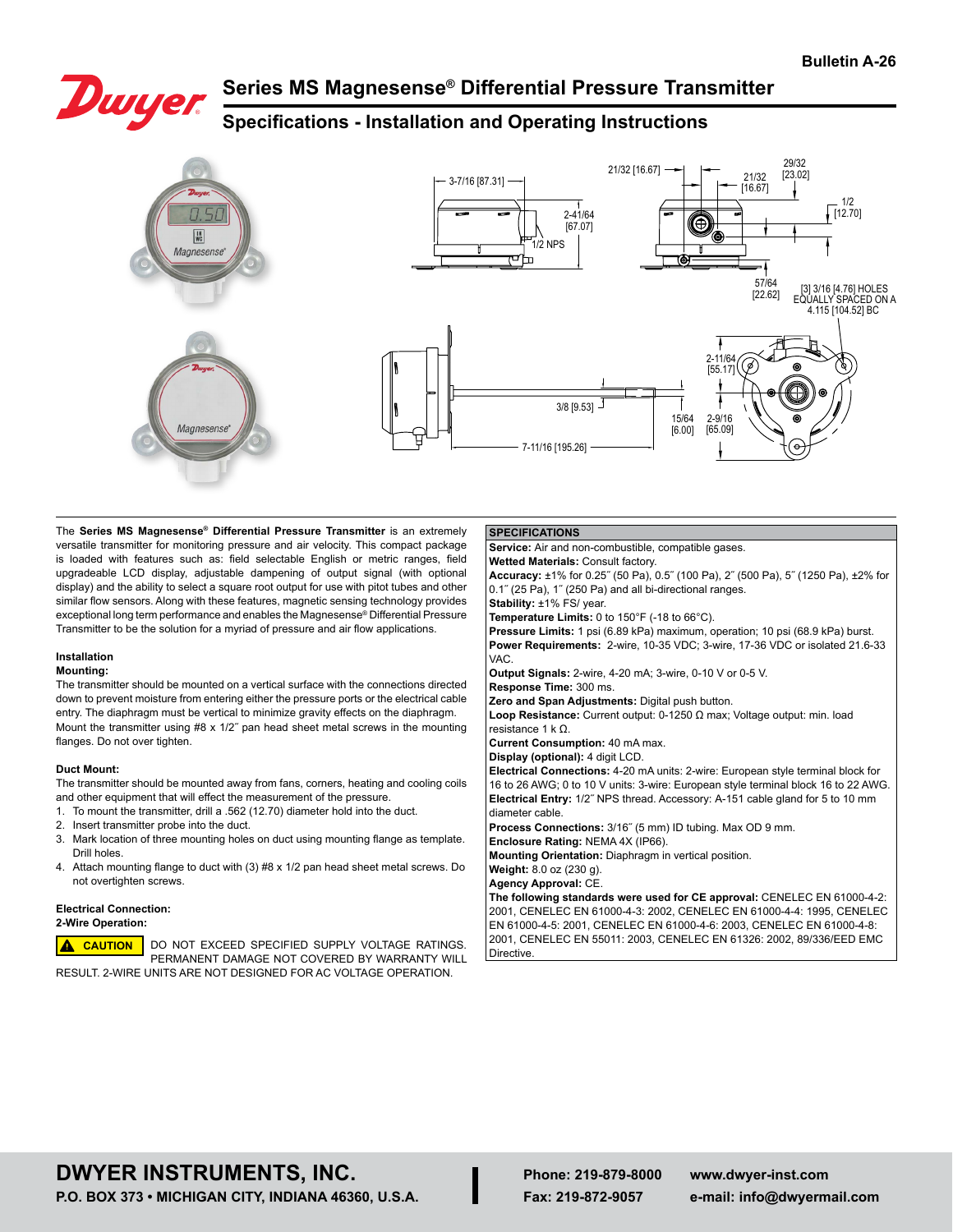#### **Electrical Connection: 2-Wire Operation, continued:**

The connections to the transmitter are made through a two circuit European style terminal block TB1 located at the bottom left of the main PB board. Polarity is indicated by + and – signs on the P.C. board.



An external power supply delivering 10-35 VDC with a minimum current capability of 40 milliamps must be used to power the control loop in which the Magnesense<sup>®</sup> transmitter is connected. Refer to Figure 1 for connection of the power supply, transmitter and receiver. The range of appropriate receiver load resistances (RL) for the power supply voltage available is given by the formula and graph in Figure 2. Shielded two wire cable is recommended for control loop wiring and the negative side of the loop may be grounded if desired. Note also that the receiver may be connected in either the negative or positive side of the loop, whichever is most convenient. Should polarity of the transmitter or receiver be inadvertently reversed, the loop will not function properly but no damage will be done to the transmitter.



The maximum length of connecting wire between the transmitter and the receiver is a function of wire size and receiver resistance. That portion of the total current loop resistance represented by the resistance of the connecting wires themselves should not exceed 10% of the receiver resistance. For extremely long runs (over 1,000 feet), it is desirable to select receivers with higher resistances in order to keep the size and cost of the connecting leads as low as possible. In installations where the connecting run is no more than 100 feet, connecting lead wire as small as No. 22 Ga. can be used.

## **3-Wire Operation:**

 $\blacktriangle$ **CAUTION**

RESULT.

DO NOT EXCEED SPECIFIED SUPPLY VOLTAGE RATINGS. PERMANENT DAMAGE NOT COVERED BY WARRANTY WILL

The connections to the transmitter are made through a three circuit European style terminal block. Connect the power and signal leads to the corresponding terminals as shown in Figure 3. When using a DC supply, the positive of the supply should be connected to V+ and the negative connected to Com. Connecting the leads in reverse will not damage the device but it will not operate. The DC supply must be capable of providing 20 mA or more of current per Magnesense® transmitter.

When using an isolated AC supply, either leads of the supply may be connected to COM and V+. The input diode of the device half wave rectifies and filters the applied AC voltage. A small DC current of less than 20 mA is thus drawn through the transformer. The transformer used for the AC supply must be capable of handling this small DC current. Use a UL 1584 Class 2 rated transformer rated between 24 V and 30 VAC, 40 VA or larger, 50/60 Hz. UL 1584 Class 2 rated transformers are limited to 30 VAC maximum under any conditions at nominal line. The AC input voltage to the device is thus limited to a minimum of 21.6 at low line (24 V-10%) and 33 V at high line (30 V+10%).



## **Figure 3**

The output of Vo is 0-10 VDC or 0-5 VDC depending on model. As much as 10 mA may be drawn from Vo without affecting accuracy. This limits the minimum load RL connected to Vo to 1 KΩ or higher. Remember to keep the wiring resistance between the output and the receiver RL low compared to value of RL. While the voltage at the terminals remains unchanged with a 10 mA current flow, resistive losses in the wiring do cause errors in the voltage delivered to RL. For a 1% accurate gauge, a good rule of thumb would be to keep the resistance of the leads less than 0.1% of the value of RL. This will keep the error caused by current flow below 0.1%.

To minimize noise in the signal use shielded cable. The common line may also be grounded.

#### **Pressure Connections**

Two integral tubing connectors are provided. They are designed to fit 3/16˝ (5 mm) ID tubing. Connect the high pressure to the High side as shown in Figure 4. Be sure the pressure ratings of the tubing exceed that of the operating ranges.



#### **Select Operation Mode and Range:**

The operating modes and ranges are controlled by two shorting jumpers on a pair of jumper blocks, PJ3 and PJ5. These two jumper blocks are shown in Figure 5.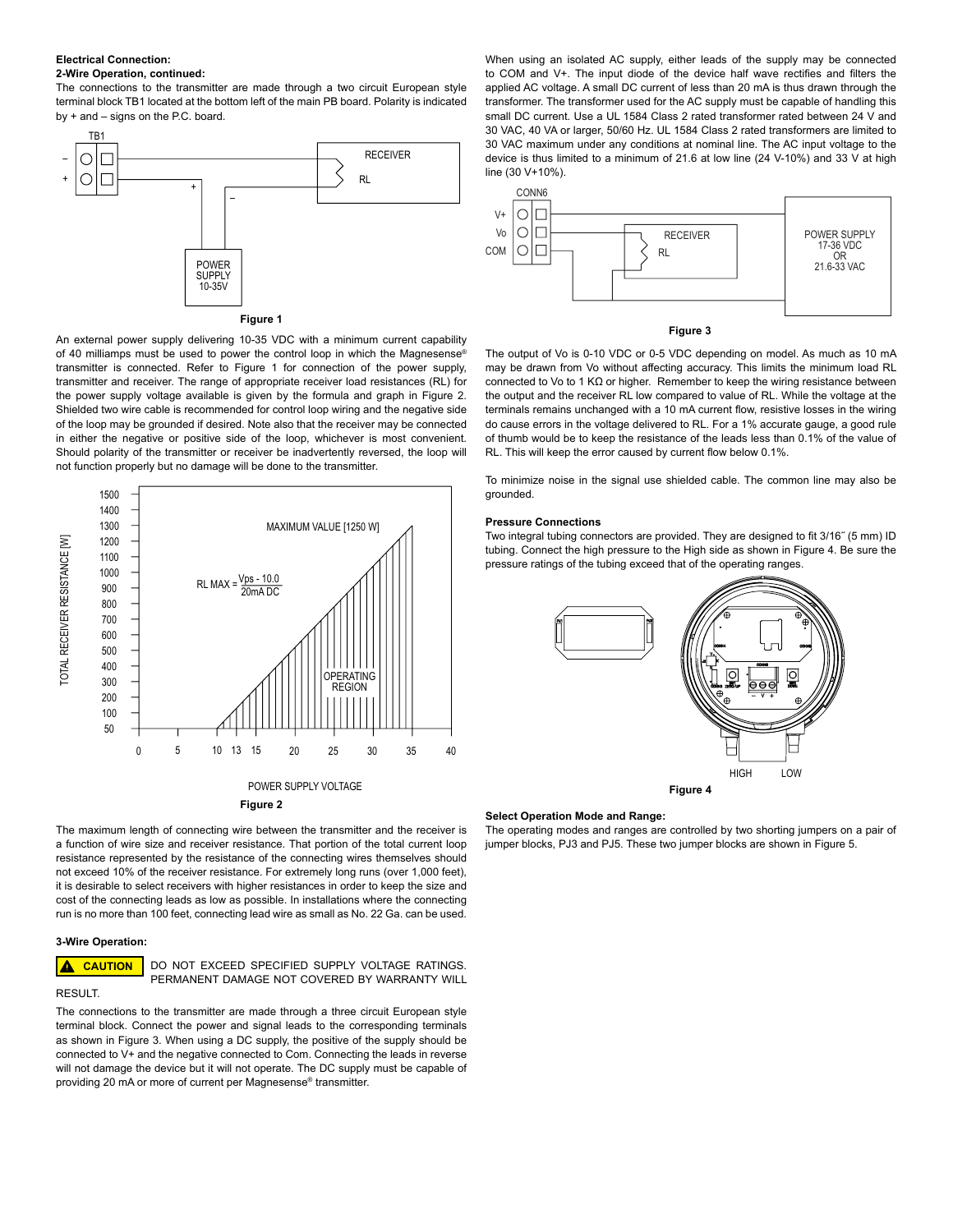

**Figure 5: Mode and range programming jumpers and switches**

Jumper block PJ3's primary function is to control when the unit is in the High, Medium or Low range. Each unit has three user selectable operating ranges for what input pressure corresponds to full scale of the analog output. When the left two pins on PJ3 next to the letter "H" are shorted together by the supplied shorting jumper, the device's full scale analog output corresponds to the highest pressure range of the unit. When the shorting jumper shorts the bottom two jumpers next to the letter "M" of PJ3, the full scale analog output corresponds to the middle range of the unit. Similarly the low range is selected by placing the shorting jumper on the pins of PJ3 next to the letter "L". The jumper for PJ3 is factory installed to the high range. If no jumper is installed on PJ3, the device defaults to the "H" range selection.

Jumper block PJ5's primary function is to control the operating mode. There are three operating modes, Normal, zero center and Velocity. The Normal operating mode provides for zero pressure to correspond to 0 V or 4 mA output. This mode is selected by placing the supplied shorting jumper for PJ5 on the pins next to the letter "N". The jumper for PJ5 is factory installed to the Normal Mode on standard units. If no jumper is installed on PJ5, the device defaults to the "N" selection.

On factory ordered bi-directional units, the PJ5 jumper will come from the factory in the ZC or Zero-Center position.

The Zero Center operating mode provides for zero pressure to correspond to 2.5 V, 5 V or 12 mA while the selected full scale range corresponds to 5 V, 10 V or 20 mA current. Negative full scale pressure is required to go to 0 V or 4.0 mA.

The Velocity mode provides the ability for the unit in conjunction with a pitot tube or similar flow sensor with known K factor to give a direct output in air velocity. This mode is selected by placing the supplied shorting jumper for PJ5 on the pins next to the letter "V". The Velocity mode overrides the High, Middle, and Low range setting on PJ3 and forces the unit to the High range setting. If the optional display is present, this mode prompts the display to read in air velocity. The current or voltage output is modified such that full scale output is 4004\* K\* √(∆P) feet per minute or its metric equivalent in meters per second depending upon which units are selected. The factory programming for the K factor is 1.00 but may be adjusted (see Adjust K Factor). The velocity displayed for the various models can be found in Table 1.

| Model | English                                                    | <b>Metric</b> |
|-------|------------------------------------------------------------|---------------|
|       | MS-X2X   K <sup>*</sup> 2830 fpm   K <sup>*</sup> 14.4 m/s |               |
|       | MS-X1X   K <sup>*</sup> 8950 fpm   K <sup>*</sup> 45.5 m/s |               |

| Table |  |  |
|-------|--|--|
|       |  |  |

**Setup**

#### **Set Measurement Units:**

Magnesense® transmitters can be easily set to operate in either English or metric units.

The programming jumper is PJ7 and is located in the upper half of the board and under the LCD display if the LCD is present. A representation of this jumper is shown in Figure 6. English units are selected by placing the provided shorting jumper on the lower two pins of the block next to the label "H2O". Metric units are selected by placing the provided shorting jumper on the upper two pins of the block next to the label "Pa". If no jumper is present English units are selected by default.



**Figure 6: Measurement units programming jumper**

In addition to the obvious change in the scale of the LCD display, the full scale range and corresponding analog outputs are also affected by the measurement units selection. The analog output goes to full scale output (5 V, 10 V or 20 mA depending on model) of the selected range and units. See Table 2. For example on Model MS-X2X, when high range and English units are selected full scale output occurs at 0.5 in w.c. (124.5 Pa). When high range and metric units are selected, analog full scale output is at 100 Pa (0.4015 in w.c.).

#### **FULL SCALE ANALOG OUTPUT STANDARD MODELS**

| Model          |        | Low                                    | Medium                         | High        |
|----------------|--------|----------------------------------------|--------------------------------|-------------|
|                |        | $MS - X2X$ English $\vert$ 0.1 in w.c. | $ 0.25$ in w.c. $ 0.5$ in w.c. |             |
|                | Metric | 125 Pa                                 | l 50 Pa                        | 100 Pa      |
| MS-X1X English |        | $1$ in w.c.                            | $ 2 \text{ in } w.c.$          | $5$ in w.c. |
|                | Metric | 250 Pa                                 | 500 Pa                         | 1250 Pa     |

**Table 2**

#### **Zero Center Models**

| Model         | Low         | <b>Medium</b>                                                                | High         |
|---------------|-------------|------------------------------------------------------------------------------|--------------|
|               |             | <b>MS-021</b> English $\pm 0.1$ in w.c. $\pm 0.25$ in w.c. $\pm 0.5$ in w.c. |              |
| MS-221 Metric | $\pm 25$ Pa | $\pm 50$ Pa                                                                  | $\pm 100$ Pa |

**Table 3**

### **Install Optional Display:**

The A-435 LCD conversion kit allows any non display model to have the LCD added at a later time. The kit contains an LCD display and replacement cover with LCD window. The optional display may be set to read pressure either in inches water column or pascal. The optional display can be also set to display air velocity in feet per minute or meters per second when used with a pitot tube or similar flow sensor with a known K factor.

The optional display for the Magnesense® transmitter is mounted on the main board by connectors PJ1 and PJ2. The display is properly mounted when PJ1 and PJ2 on the display are connected to the corresponding PJ1 and PJ2 on the main board. See Figure 4. Installing the display upside down causes no harm to the display or the main board. The display just simply reads upside down.

When upgrading a Magnesense® transmitter with an A-435 display kit, it is important to note that it is possible for a device to have been user calibrated to appear properly calibrated at the analog output while in fact, it has been improperly calibrated. This can be done by improperly calibrating the analog output's zero and span and then using the pressure zero and span to compensate for the improperly calibrated analog output. This possibility can be eliminated by checking that the analog output's zero calibration is either 0 V or 4 mA and the analog output's full scale calibration is either 10 V or 20 mA output. See the User Calibration section for details on how to perform these tests.

#### **Label Display (Optional):**

The optional LCD display does not contain engineering unit indication. So that the display may be appropriately marked, four adhesive labels have been provided with the units. The unit labels are IN W.C., Pa, fpm, and M/S. Attach the appropriate provided units label above the display window on the cover of the device to indicate to which units the display has been set.